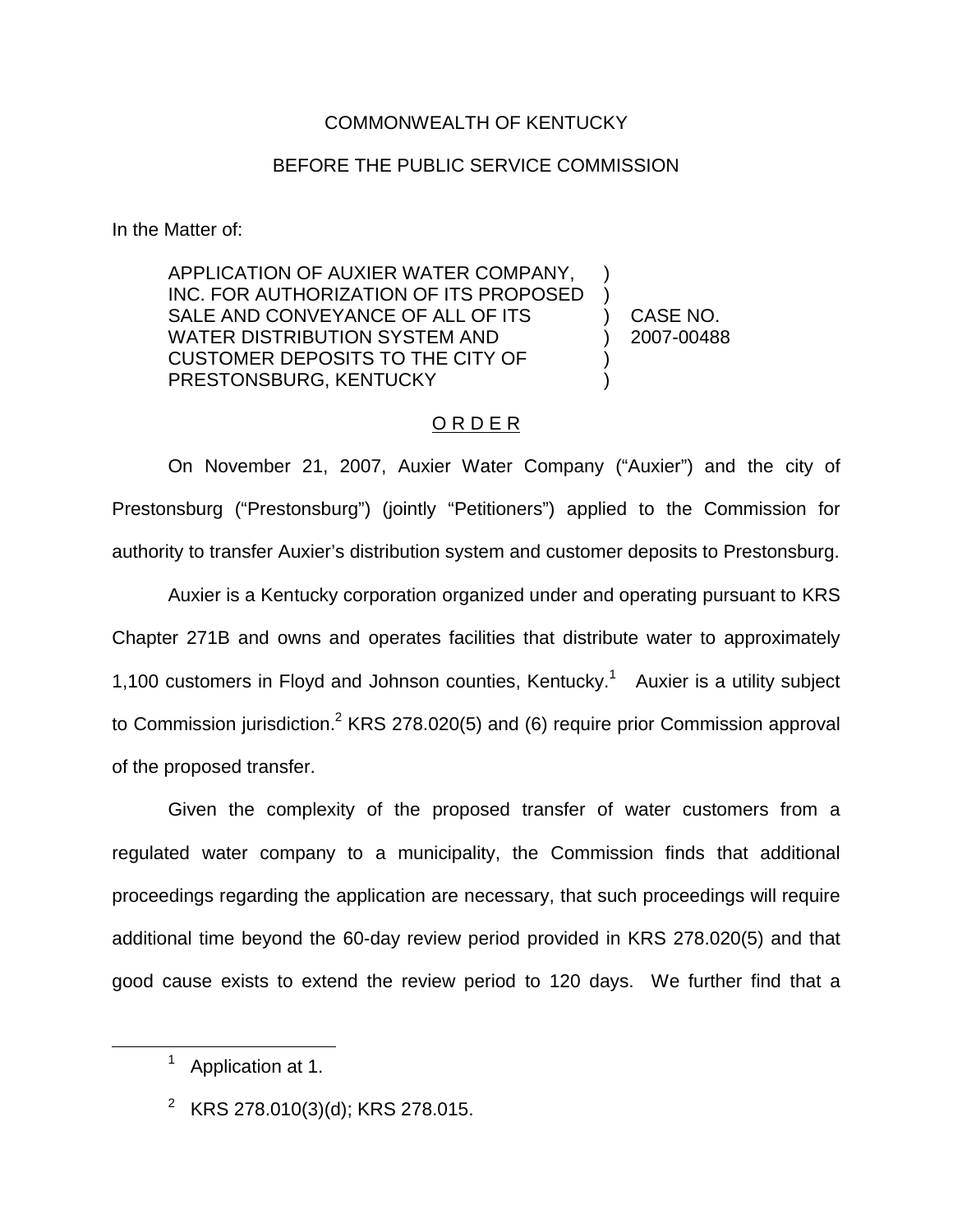procedural schedule should be established to review and investigate the merits of the pending application.

IT IS THEREFORE ORDERED that:

1. The period for reviewing the Petitioners' application is extended to 120 days.

2. All parties shall follow the procedural schedule set forth in Appendix A.

3. a. Responses to requests for information shall be appropriately bound, tabbed and indexed and shall include the name of the witness responsible for responding to the questions related to the information provided, with copies to all parties of record and 8 copies to the Commission.

b. Each response shall be answered under oath or, for representatives of a public or private corporation or a partnership or association or a governmental agency, be accompanied by a signed certification of the preparer or person supervising the preparation of the response on behalf of the entity that the response is true and accurate to the best of that person's knowledge, information, and belief formed after a reasonable inquiry.

c. Any party shall make timely amendment to any prior responses if it obtains information which indicates that the response was incorrect when made or, though correct when made, is now incorrect in any material respect.

d. For any requests to which a party fails or refuses to furnish all or part of the requested information, that party shall provide a written explanation of the specific grounds for its failure to completely and precisely respond.

-2- Case No. 2007-00488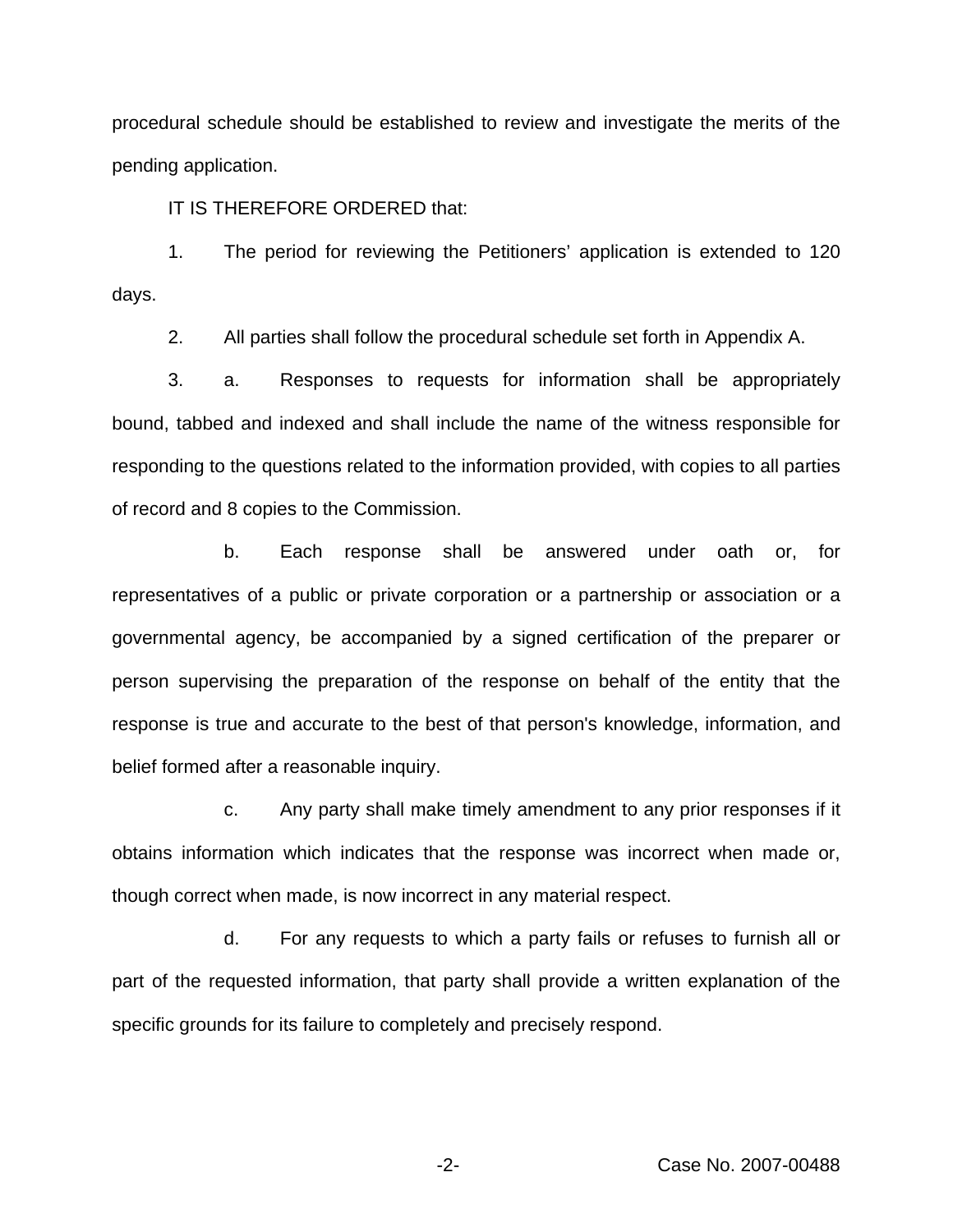4. At any hearing in this matter, neither opening statements nor summarization of direct testimony shall be permitted.

5. Motions for extensions of time with respect to the schedule herein shall be made in writing and will be granted only upon a showing of good cause.

6. All documents that this Order requires to be filed with the Commission shall be served upon all other parties.

7. Service of any document or pleading shall be made in accordance with Administrative Regulation 807 KAR 5:001, Section 3(7), and Kentucky Civil Rule 5.02.

8. Petitioners shall give notice of the hearing in accordance with the provisions set out in 807 KAR 5:011, Section 8(5). At the time publication is requested, Petitioners shall forward a duplicate of the notice and request to the Commission.

9. Nothing contained herein shall prevent the Commission from entering further Orders in this matter.

Done at Frankfort, Kentucky, this 10<sup>th</sup> day of January, 2008.

By the Commission

**ATTEST:** 

**Deputy Executive Director** 

Case No. 2007-00488